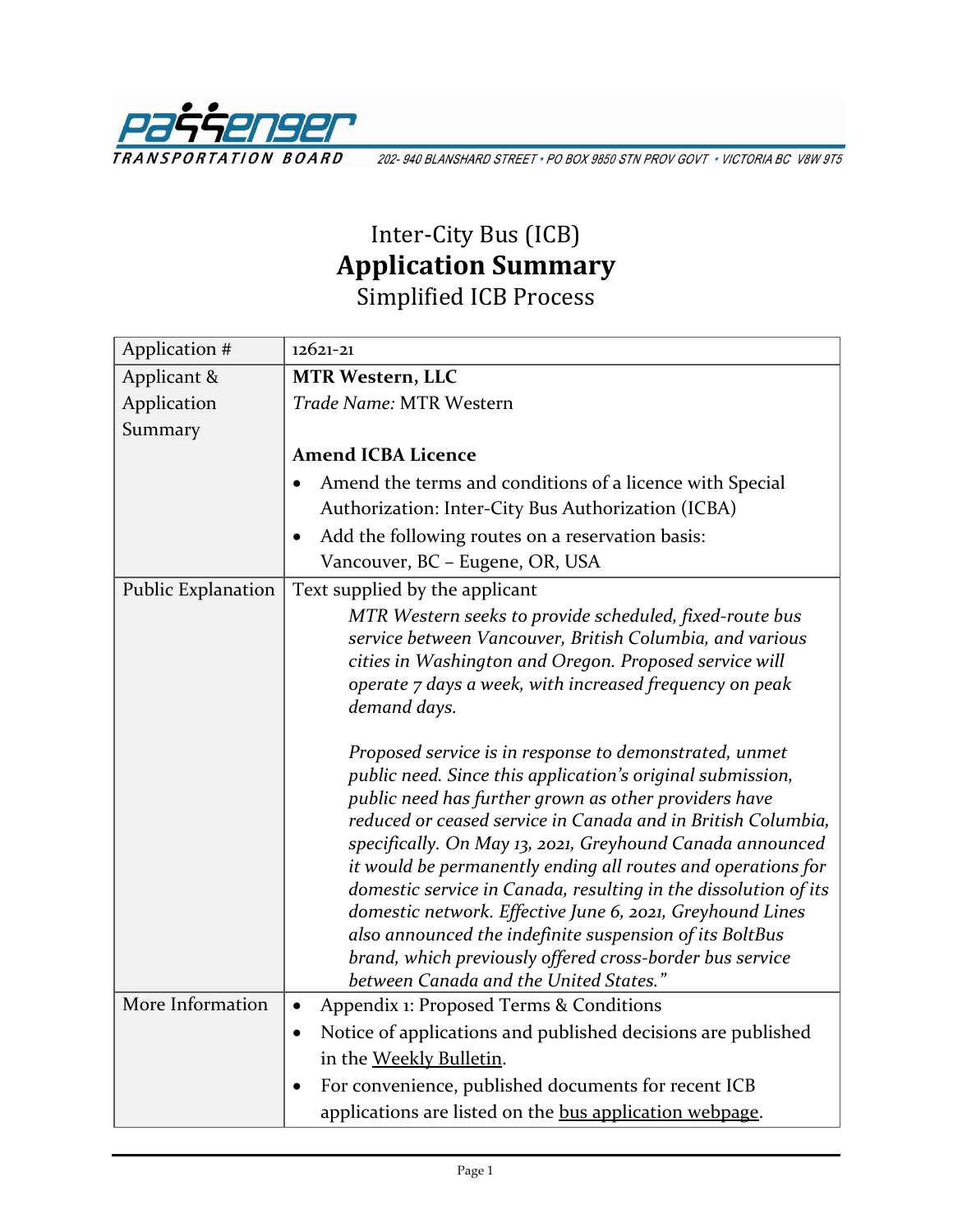| Applicant    | Current Passenger Transportation Licence: #71695 with:               |
|--------------|----------------------------------------------------------------------|
| Information  | Inter-City Bus Authorization (ICBA)<br>$\bullet$                     |
|              | General Authorization (GA)<br>$\bullet$                              |
|              | Principals                                                           |
|              | • Jeremy BUTZLAFF                                                    |
|              | Alicia REINHARD<br>$\bullet$                                         |
|              | Mike MANSFIELD                                                       |
|              | • H.S. WRIGHT                                                        |
|              |                                                                      |
|              | Office: 720 South Forrest Street, Seattle, WA, 98134 U.S.A.          |
|              | Applicant's Representative:                                          |
|              | William Skelly, MLT Aikins LLP, 2600-1066 West Hastings<br>$\bullet$ |
|              | Street, Vancouver, BC V6E 3X1                                        |
| Publication  | August 11, 2021                                                      |
| Deadline for | August 23, 2021                                                      |
| Submissions  |                                                                      |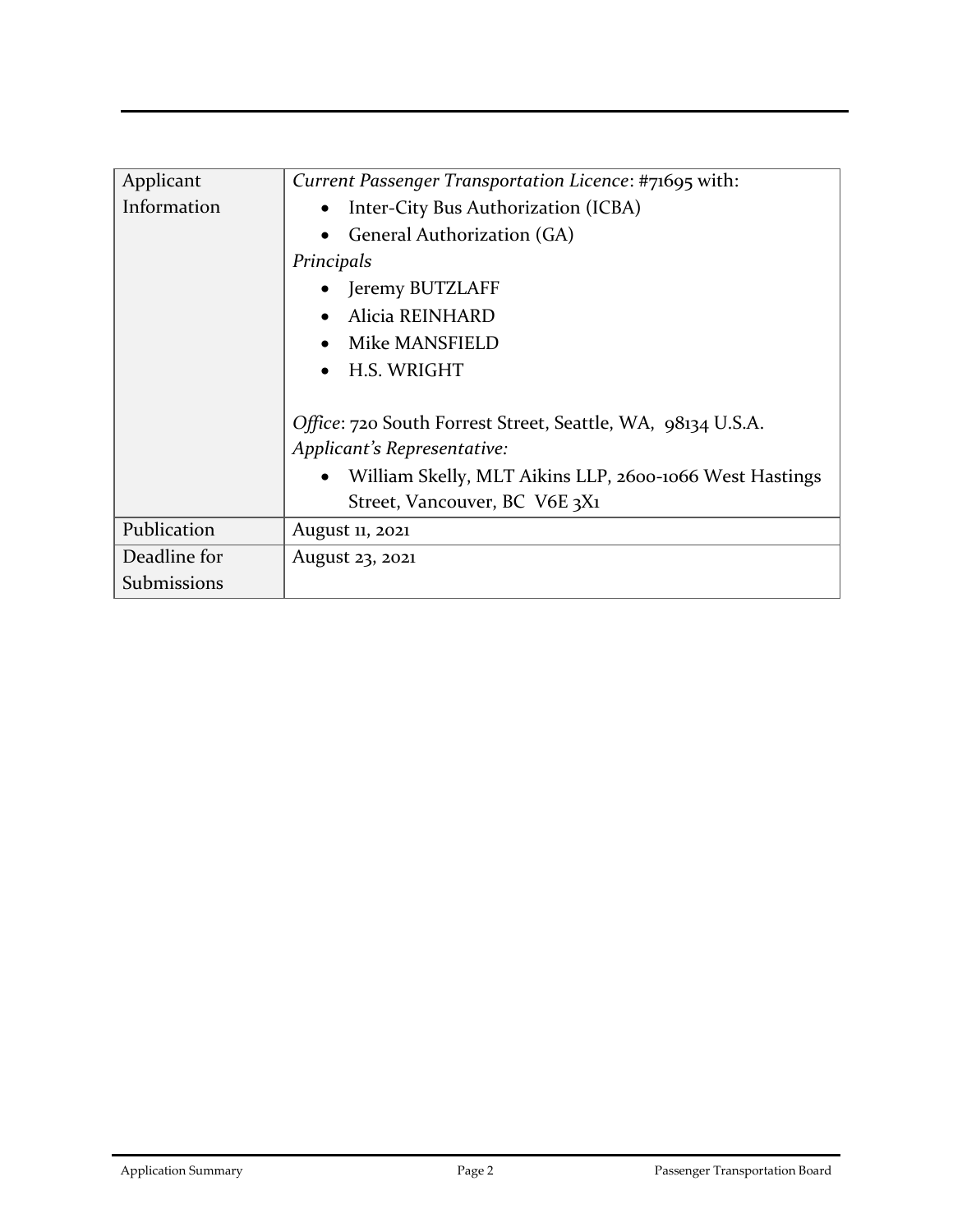## **MTR Western, LLC**

## MTR Western

## **Appendix 1: Special Authorization & Proposed Terms & Conditions of Licence**

The applicant seeks approval of amendments to its Inter-City Bus Authorization (ICBA) that, if approved in whole, will contain the terms and condition set out below.

| <b>Special Authorization</b><br><b>INTER-CITY BUS AUTHORIZATION (ICBA)</b><br><b>Terms &amp; Conditions</b> |                                                                                                                                                                                                                                                                                               |  |
|-------------------------------------------------------------------------------------------------------------|-----------------------------------------------------------------------------------------------------------------------------------------------------------------------------------------------------------------------------------------------------------------------------------------------|--|
| Definitions                                                                                                 | "Board" means the Passenger Transportation Board<br>"Registrar" means the Registrar, Passenger Transportation                                                                                                                                                                                 |  |
| A. Legislative Requirements                                                                                 |                                                                                                                                                                                                                                                                                               |  |
| Vehicle<br>Identifiers                                                                                      | Each motor vehicle operated under this authorization must display,<br>at the times and in the form and manner required by the Registrar,<br>a vehicle identifier that is:<br>(a) issued to the licensee by the Registrar; or<br>(b) authorized by the Registrar to be issued by the licensee. |  |
| <b>B.</b> Services                                                                                          |                                                                                                                                                                                                                                                                                               |  |
| <b>Services</b>                                                                                             | Transportation of passengers must be provided:<br>(a) on a scheduled basis; and<br>(b) in accordance with minimum frequencies and other terms<br>and conditions of licence that apply to the routes and route<br>points.                                                                      |  |
| Schedules                                                                                                   | The licence holder must publish, in a manner accessible to the<br>general public, a schedule for each route with the time and location<br>of each stop; and must carry in each vehicle a copy of the schedule<br>that the vehicle is following.                                               |  |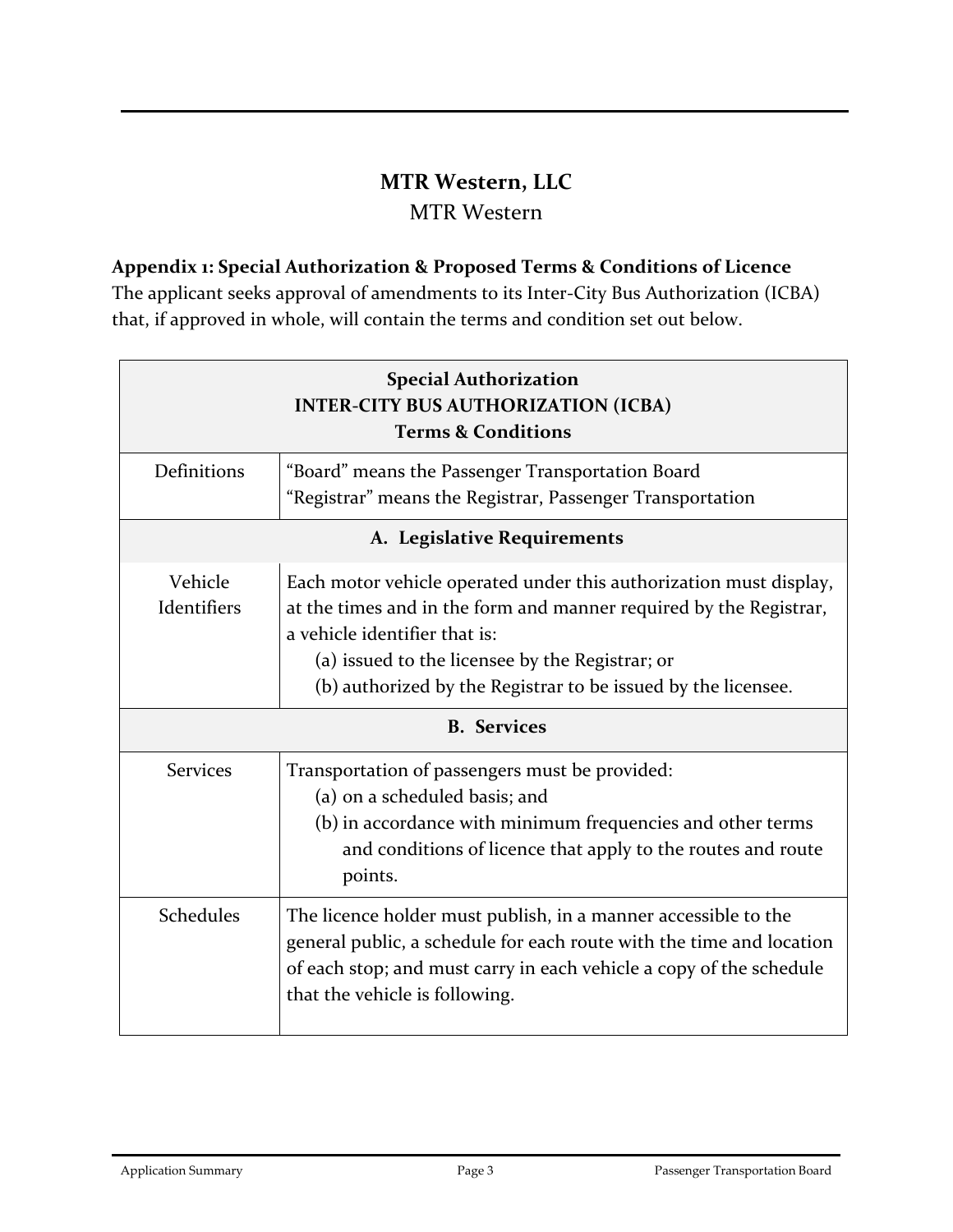| <b>Engaged Carrier</b><br>Authorization   | The holder of this licence may operate as an inter-city bus when<br>engaged by another licensed operator in the following limited<br>circumstances:<br>(a) the other licensed operator must have a special authorization<br>to operate an inter-city bus under a licence issued pursuant<br>to the Passenger Transportation Act (British Columbia) or<br>the Motor Vehicle Transport Act (Canada);<br>(b) the holder of this licence must have signed written<br>authorization from the other licensed operator specifying the<br>terms by which the licence holder is engaged including the<br>period for which the written authorization is valid;<br>(c) the holder of this licence must operate its vehicles in<br>accordance with all the applicable terms and conditions of<br>the other licensed operator's licence; and<br>(d) the holder of this licence must carry in its vehicles a copy of<br>the written authorization referred to in paragraph (b) and a<br>copy of the terms and conditions of the other licensed<br>operator's licence when operating under this engaged carrier |  |
|-------------------------------------------|--------------------------------------------------------------------------------------------------------------------------------------------------------------------------------------------------------------------------------------------------------------------------------------------------------------------------------------------------------------------------------------------------------------------------------------------------------------------------------------------------------------------------------------------------------------------------------------------------------------------------------------------------------------------------------------------------------------------------------------------------------------------------------------------------------------------------------------------------------------------------------------------------------------------------------------------------------------------------------------------------------------------------------------------------------------------------------------------------|--|
|                                           | authorization.                                                                                                                                                                                                                                                                                                                                                                                                                                                                                                                                                                                                                                                                                                                                                                                                                                                                                                                                                                                                                                                                                   |  |
| Route <sub>1</sub>                        |                                                                                                                                                                                                                                                                                                                                                                                                                                                                                                                                                                                                                                                                                                                                                                                                                                                                                                                                                                                                                                                                                                  |  |
| Terminating Point 1:                      | Vancouver, BC                                                                                                                                                                                                                                                                                                                                                                                                                                                                                                                                                                                                                                                                                                                                                                                                                                                                                                                                                                                                                                                                                    |  |
| Terminating Point 2:<br>Canada/USA Border |                                                                                                                                                                                                                                                                                                                                                                                                                                                                                                                                                                                                                                                                                                                                                                                                                                                                                                                                                                                                                                                                                                  |  |
| Corridors:                                | Highway 1                                                                                                                                                                                                                                                                                                                                                                                                                                                                                                                                                                                                                                                                                                                                                                                                                                                                                                                                                                                                                                                                                        |  |
| <b>Route Points</b>                       | Minimum Frequencies                                                                                                                                                                                                                                                                                                                                                                                                                                                                                                                                                                                                                                                                                                                                                                                                                                                                                                                                                                                                                                                                              |  |
| City of Vancouver                         | 15 trips per week (each direction)                                                                                                                                                                                                                                                                                                                                                                                                                                                                                                                                                                                                                                                                                                                                                                                                                                                                                                                                                                                                                                                               |  |
| Canada/US Border                          | 15 trips per week (each direction)                                                                                                                                                                                                                                                                                                                                                                                                                                                                                                                                                                                                                                                                                                                                                                                                                                                                                                                                                                                                                                                               |  |
| <b>C.</b> Other Requirements              |                                                                                                                                                                                                                                                                                                                                                                                                                                                                                                                                                                                                                                                                                                                                                                                                                                                                                                                                                                                                                                                                                                  |  |
| Transfer of a<br>licence                  | This special authorization may not be assigned or transferred except<br>with the approval of the Board pursuant to section 30 of the<br>Passenger Transportation Act.                                                                                                                                                                                                                                                                                                                                                                                                                                                                                                                                                                                                                                                                                                                                                                                                                                                                                                                            |  |